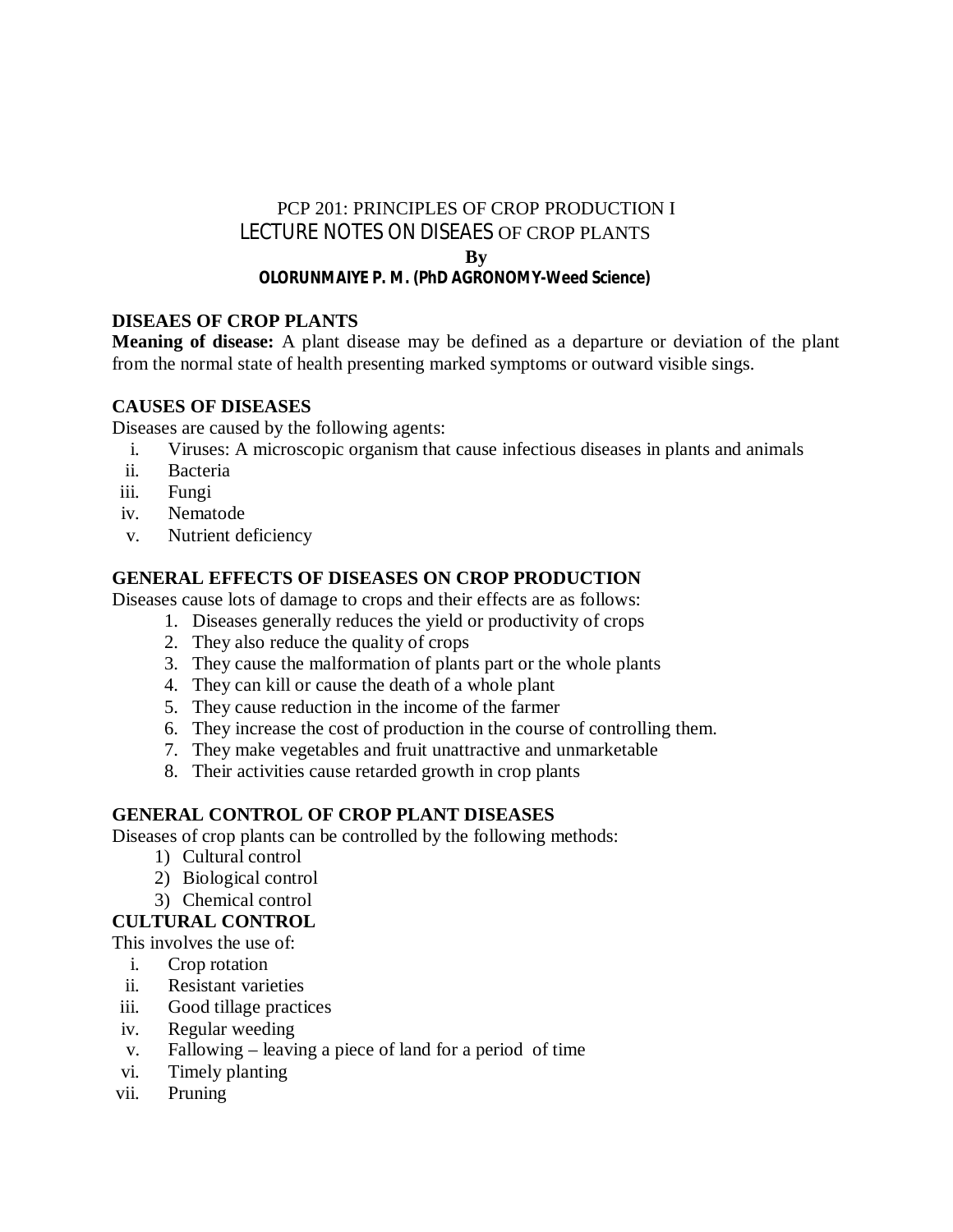- viii. Uprooting and burning of infected crops etc to control or prevent diseases
- ix. Use healthy seeds or stem for propagation
- x. Destroy crops residues after harvesting to prevent build-up of disease pathogens or practice good form of sanitation/hygiene.
- xi. Sterilize soil to control soil-borne diseases
- xii. Avoid close planting to reduce spread of disease
- xiii. Imported seeds/plants should be maintained before their introduction into the country

### **BIOLOGICAL CONTROL**

This involves the use of natural enemies of the disease to reduce or totally eliminate the disease.

### **CHEMICAL CONTROL**

This involves the use of chemicals such as fungicides, nematicides, insecticides to dust or spray plants and plant materials in order to prevent or control plant diseases.

#### **SELECTED DISEASES OF CROPS AND THEIR CONTROL MAIZE**

- Maize smut
- Caused by the fungus *Ustilago maydis*
- Air borne fungus spores deposited on the fruits
- Reduces yield
- Form galls on ears, leaves and tarsels in later turn black
- Reduces yields
- Forms galls on ears, leaves and tarsels
- Can be controlled by
- Destroying diseased plants
- Seed treatment is fungicides

### **(ii) Maize Rust**

- Caused by fungus *Pucinia polysora*
- Transmitted by air-borne spores deposited on leaves

Symptoms Include

- Red spot on leaves
- Reduced yield
- Death of the crop

Can be controlled by

- Early planting
- Crop rotation
- Use of resistant varieties

### **(iii) Leaf Diseases**

• Leaf blight caused by: *Heliminthosporium turcicum Heliminthosporium maydis* 

• Maize rust caused by:

*Pucinia sorghi*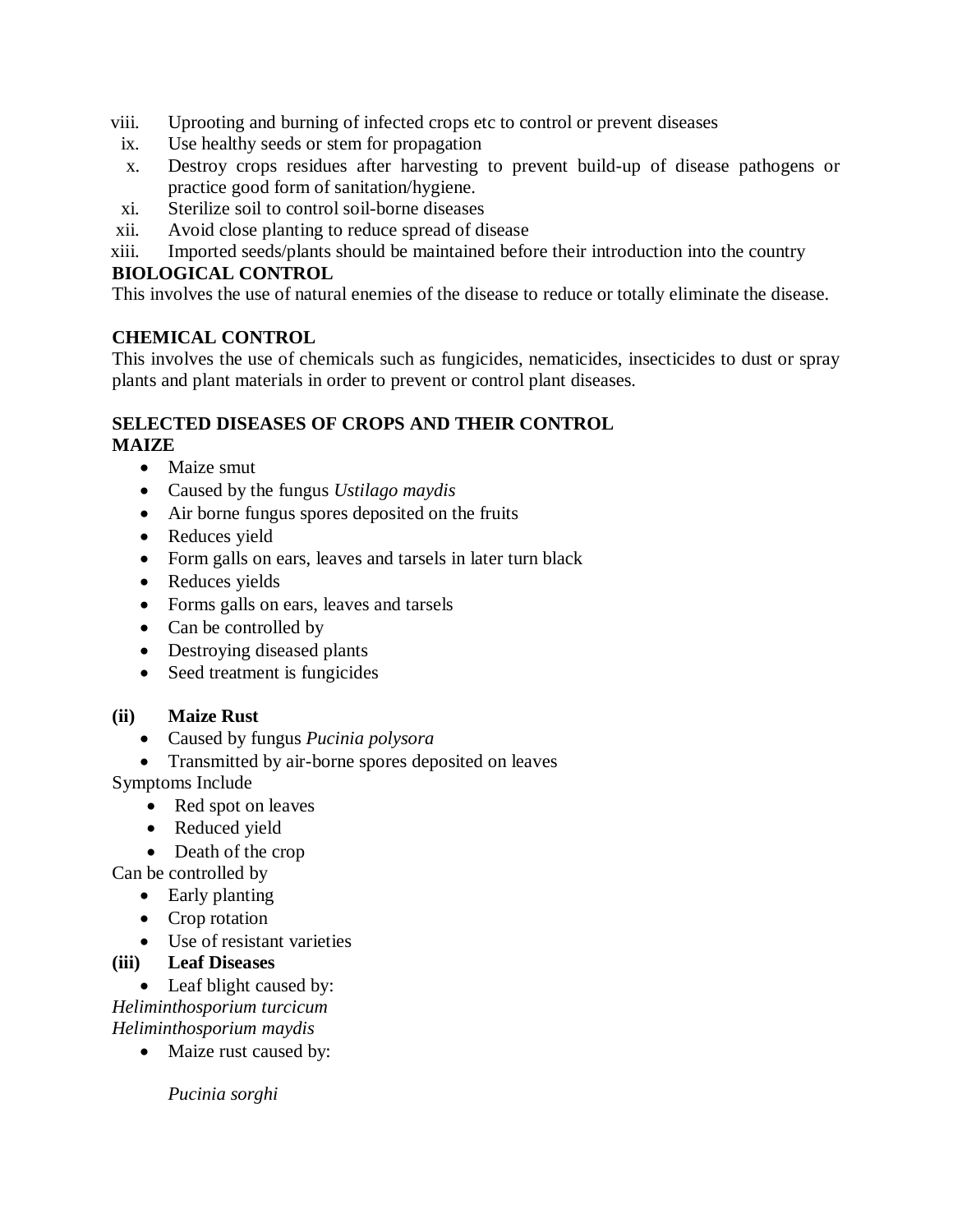Maize dwarf mosaic virus (MDMV) and corn stunt virus (CSV) symptoms are the appearance of faint yellowish stripes on plants 6 to 7 weeks old and shortened internodes excessive flowering which many grainless ears may be observed.

Bacteria wilt or stewarts disease caused by *Bacterium stewart* found especially in sweet corn Brown spot caused by the fungus *Physoderma zeamaydis* 

### **(II) Cassava**

- (i) Cassava mosaic disease
	- Caused by virus
	- Transmitted through piercing and sucking insect (white fly) *Bemisia nigerrensis*
	- Or through infected plant cuttings

Symptoms usually observed include:

- Mottling of leaves
- Mosaic pattern on leaves
- Stem/leaf distortion
- Stunted plant
- Reduction in yield

Prevention and control through:

- Use resistant varieties
- Uprrot and burn infected plants
- Spray with insecticides to kill vectors
- Use disease free stem cuttings
- Farm sanitation

### **(ii) Leaf Blight of cassava**

Caused by Bacterium *Xanthomones manihotis* 

- Transmitted through infected cuttings
- Rain sprouting insects and tools

Symptoms includes:

- Blighting of leaves
- Wilting of plant
- Faling off of leaves
- Reduced yield
- Canker of stem
- Die-back of stem

Prevention and control

- Use resistant varieties
- Use disease-free cuttings
- Early planting
- Practice crop rotation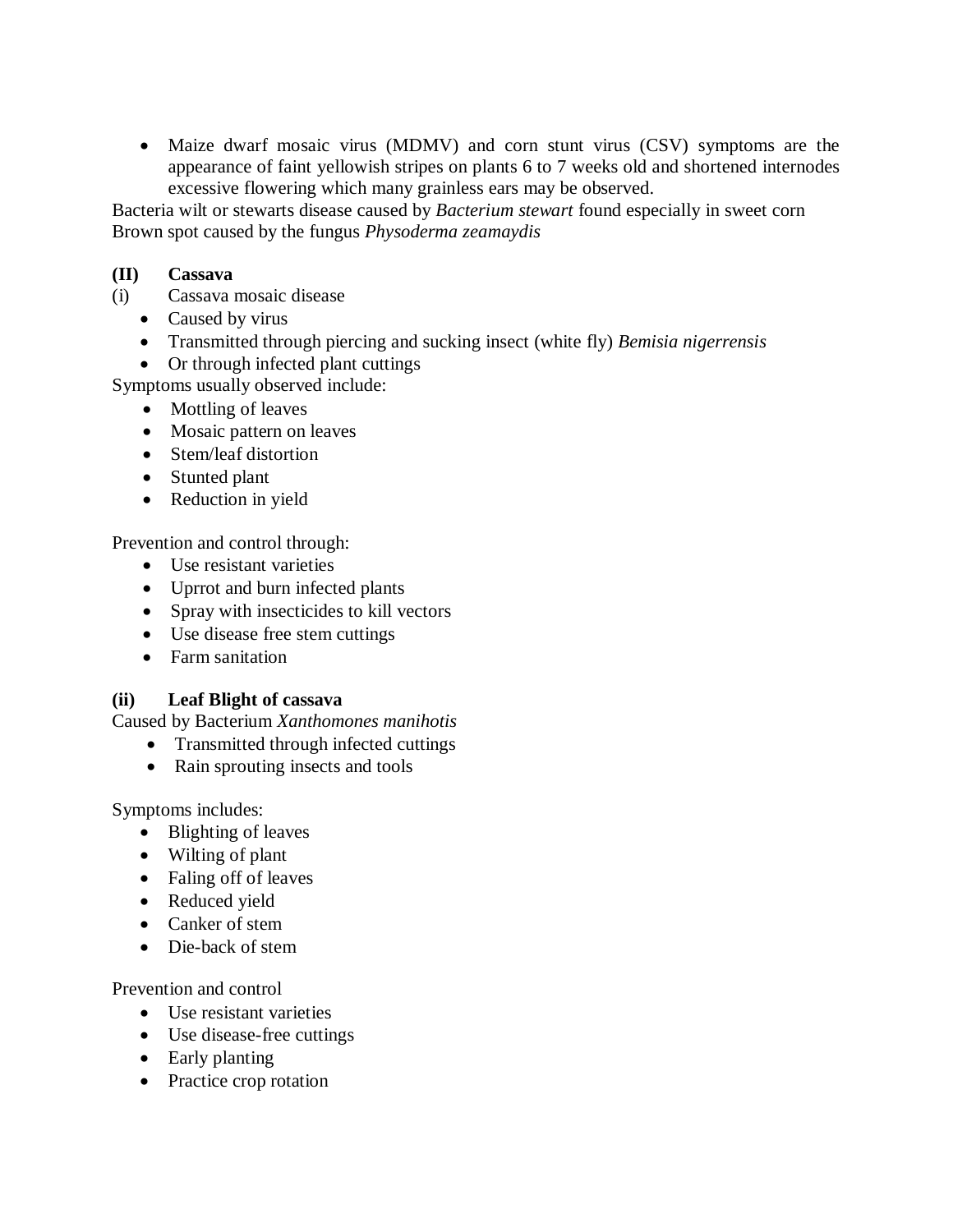### **(III) Rice diseases**

- (i) Rice Blight
	- Caused by fungus *Piricularia oryzae*
	- Transmitted through air-borne spores on leaves

Symptoms commonly observed includes:

- Small longitudinal red spots on leaves in turn grey or brown
- Reduced yield

Prevention and control through:

- The use of clean seeds
- Avoid heavy use of N fertilizers
- Use resistant varieties
- (ii) Seedling Blight caused by *Sclerotium rolfsii*
- (iii) Brown leaf spot caused by *Helminthosporium oryzae*
- (iv) Rice blast caused by *Piricularia oryzae*
- (vi) Sten rot caused by the fungus *Magnaparthe salvinii*

# **V. Cocoa black pod disease**

- Caused by fungus *Polytophora palmviora*
- Through rain splashing and insects

Symptoms observed includes:

- Brown spot on pod
- Rotening of pods
- Entire pod turns black
- Low yield

Prevention and control measures

- Remove and destroy infected pods
- Regular weeding
- Spary with fungicides e.g. Bodeaux mixture
- Avoid over crowding of cocoa plants

### **VI. Coffee leaf rust**

- Caused by a fungus
- Transmitted by wind, rain splash

Symptoms include:

- Yellow or brown spot on leaves
- Orange powdery mass on the leaf
- Reduction in yield
- Dropping of leaves

Prevention and control

• Plant seeds from healthy plants